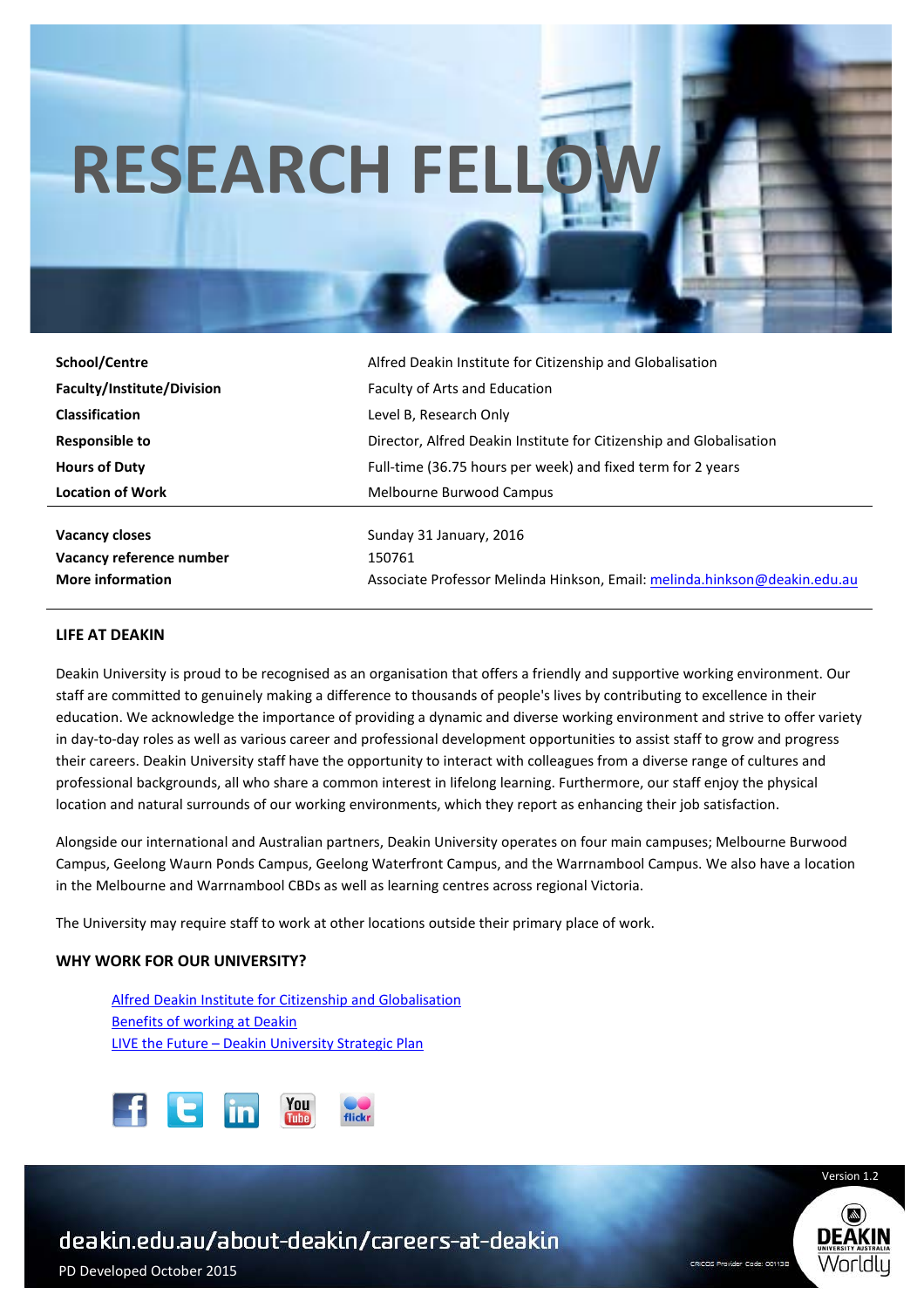#### **POSITION PURPOSE**

The Research Fellow will initiate and conduct research as directed by Associate Professor Melinda Hinkson. The research program of the Research Fellow will be negotiated with Melinda Hinkson and reflect the skills and interests, disciplinary background, existing field site/s and career development needs of the candidate. Potential research projects could draw from one of many possible social science or humanities perspectives but preference may be given to proposals for projects with an interest in contemporary mediated identity and / or visual culture.

This is a new two-year fixed-term position funded by the Deputy Vice-Chancellor (Research).

# **ORGANISATIONAL CONTEXT**

The appointee will work with support and direction from research only staff classified at Senior Research Fellow (Level C) and above and with an increasing degree of autonomy as the researcher gains greater skills and experience.

### **ORGANISATIONAL RELATIONSHIPS**

The Research Fellow reports to the Director of the Alfred Deakin Institute for Citizenship and Globalisation through the relevant research supervisor.

### **PRINCIPAL ACCOUNTABILITIES**

The Research Fellow is expected to contribute towards the research effort of the University and conduct research independently and / or team research within their field of research. It is important that the Research Fellow will contribute to the profile and research reputation of the Institute, by means including public lectures, seminars, contributing to public debate and policy formation on key research issues.

The Research Fellow will carry out activities to develop his or her research expertise relevant to the particular field of research.

- Initiate and conduct research under limited supervision either as a member of a team, or independently (where appropriate), to complement the objectives of the ARC Future Fellowship project 'Place and displacement in Aboriginal Australia: A Warlpiri Visual Cultural Enquiry'.
- Personally and through active participation in teams, prepare and develop grant applications relating to the project(s), and contribute to the preparation, or where appropriate, individual preparation of research proposal submissions to external funding bodies.
- Conduct research and engage in scholarly publication, personally and in research teams and prepare findings/results for oral and written communication, producing or contributing to the production of conference and seminar papers and publications from that research.
- Constructively contribute to a vibrant research team by guiding the research effort of junior colleagues.
- Promote the activities of the University, particularly those relating to research and research training, within academic and professional communities in Australia and internationally.

# **DUTIES**

l

- Remain up to date with current literature and methods relevant to the area of responsibilities
- Conduct research and manage project activities within set project outlines, budget and timelines.
- Conduct qualitative data analysis and draft results in preparation for publications and presentations.
- Be involved in professional activities, including (subject to availability of funds) attendance at conferences and seminars in his/her field of expertise.
- Undertake administrative functions primarily connected with his/her area of research.





deakin.edu.au/about-deakin/careers-at-deakin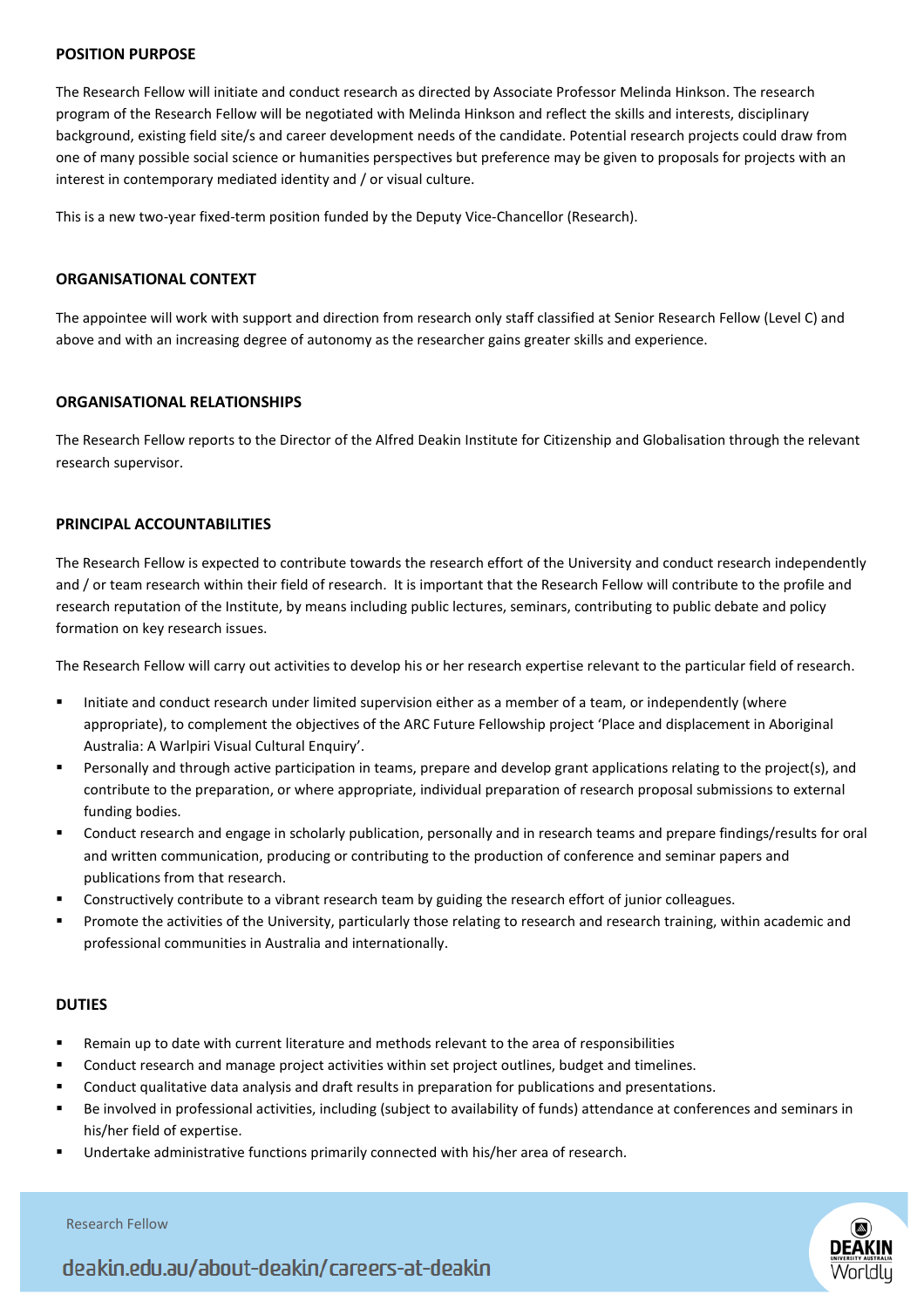Attend meetings associated with the research project(s) and attend other meetings as appropriate, such as Institute / School meetings and / or membership of a limited number of Committees.

## **LEVEL OF SUPERVISION AND INDEPENDENCE**

Research is conducted independently in the context of frequent consultation with other team members and with the responsible research investigators.

# **PROBLEM SOLVING AND JUDGEMENT**

The Research Fellow is expected to exercise judgement on work methods and task sequences within standard practices and procedures and to seek expert advice for work methods that fall outside the standard practices.

Capacity to work independently, to use initiative and to work well within a team setting is expected.

# **OCCUPATIONAL HEALTH AND SAFETY**

The Research Fellow will be responsible for:

- Following safe work procedures and instructions.
- Taking reasonable care for the safety of self and others.
- Seeking guidance for all new or modified work procedures.
- Ensuring that any hazardous conditions, near misses and injuries are reported immediately to a supervisor.
- Participating in meetings, training and other health and safety activities.
- Using equipment in compliance with relevant guidelines, without wilful interference or misuse.
- Must cooperate with the University in relation to actions taken by the University in order to comply with the Occupational Health and Safety and Environmental legislation.

In addition, research only academic staff are responsible for ensuring that an equivalent standard of environment, health and safety is afforded to their students as is afforded to University staff generally. Research only academic staff are deemed to have principal supervisory duty for undergraduate and postgraduate research student activities.

### **SELECTION CRITERIA – ESSENTIAL**

### **Qualifications**

 PhD in relevant social science or humanities discipline. Relevant disciplines include but are not limited to anthropology, sociology, Indigenous studies, cultural studies, history, geography, archaeology, and science and technology studies.

### **Experience, Knowledge and Skills**

- Demonstrated ability to plan and conduct high quality research relevant to the ARC project this position will contribute to.
- Post-doctoral research experience, which has resulted in publications, conference papers, reports, or professional or technical contributions, which give evidence of research ability.
- Ability to develop collaborative work teams and to work effectively as a member of an interdisciplinary team.
- A research track record relevant to the proposed research program and a demonstrated ability to plan, initiate and conduct high quality research.
- A record of peer review publications and/or conference publications.
- Demonstrated ability to meet competing deadlines.



l



deakin.edu.au/about-deakin/careers-at-deakin